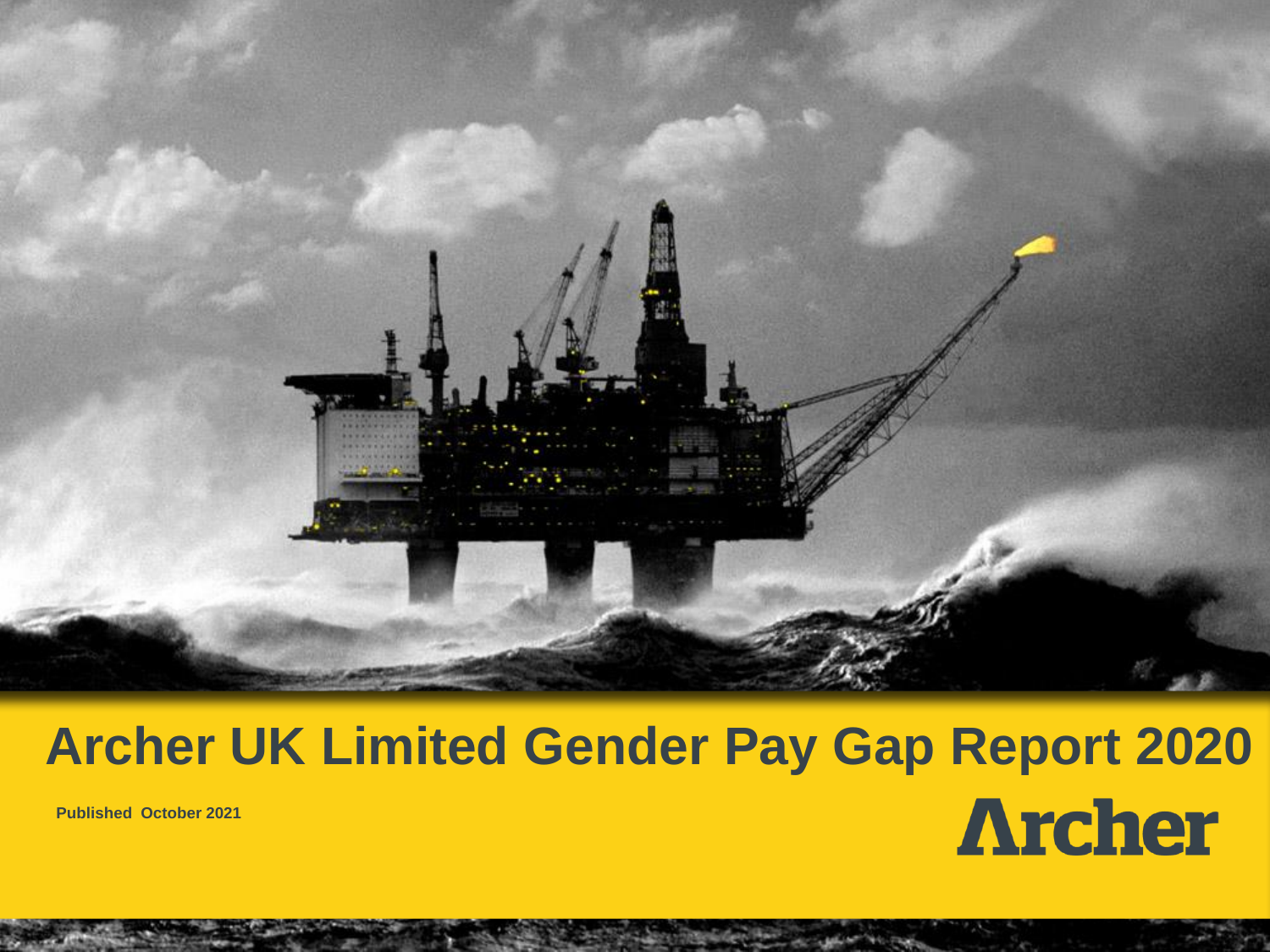# **Archer**

#### **Introduction**

Archer presents its Gender Pay Gap Report in the UK for 2020.

In common with other companies operating in the oil and gas sector and with a significant presence in offshore environments, our pay statistics show some significant gaps and discrepancies in pay and between genders. This is a reflection of an industry wide dominance of male employees in offshore and onshore operational positions, both of which attract higher salaries compared with the average across all industries, and we firmly believe is not a reflection of any unfair pay practices or gender bias. We have analysed the data and trends since the last publication later in the report and outlined the steps we are taking to try to address the gap.



#### **Relevant employees:**



We take pride in our work and our global workforce of 4,500 skilled personnel who are at the heart of our business. We are committed to equality across all aspects of our business, and to build a working environment which fosters inclusion and opportunities for all employees.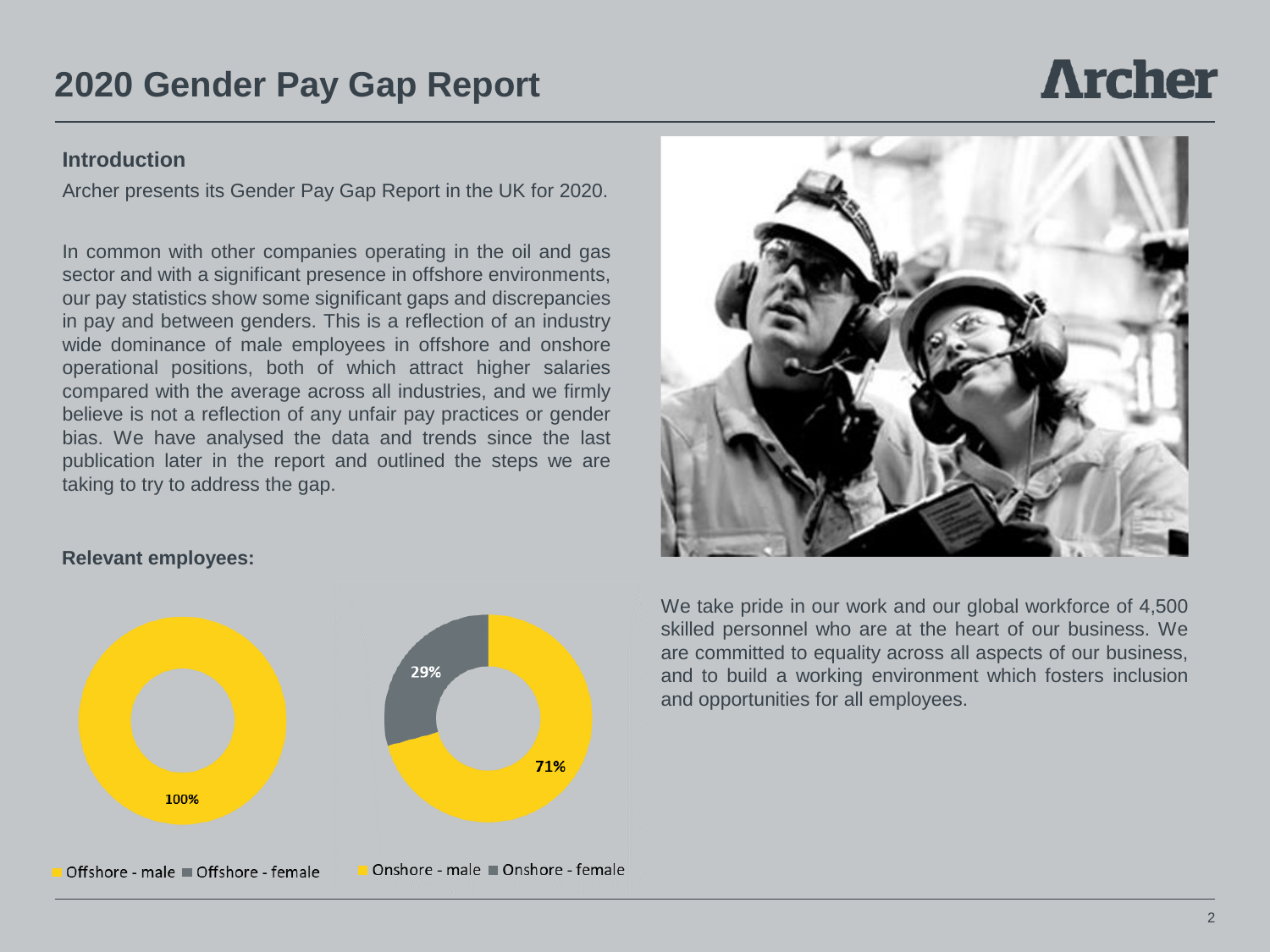The UK government's Gender Pay Gap Reporting requires all companies with more than 250 employees to publish details of its gender pay gap – the difference between the average amount men and women are paid across the company. As in previous years, the following information is required to be published:

- Mean gender pay gap in hourly pay
- Median gender pay gap in hourly pay
- Mean bonus gender pay gap
- Median bonus gender pay gap
- Proportion of males and females receiving a bonus
- Proportion of males and females in each pay quartile

| <b>Pay Gaps:</b>        | <b>Hourly Base Pay</b> | <b>Bonus Pay</b> |
|-------------------------|------------------------|------------------|
| Mean Pay Gap %          | 44.7%                  | 44.2%            |
| <b>Median Pay Gap %</b> | 43.0%                  | $-14.2%$         |

#### **Proportion of employees in receipt of a bonus:**



#### **Quartile distribution:**

Upper Middle Quartile

Lower Middle Quartile

Lower Quartile

Upper Quartile

|             |        |       | 98.3% | 1.7%                      |
|-------------|--------|-------|-------|---------------------------|
|             |        |       | 99.1% | $\boxed{0.9\% - \square}$ |
|             |        |       | 97.4% | $2.6\%$                   |
|             |        | 75.7% |       | 24.3%                     |
| <b>Male</b> | Female |       |       |                           |

3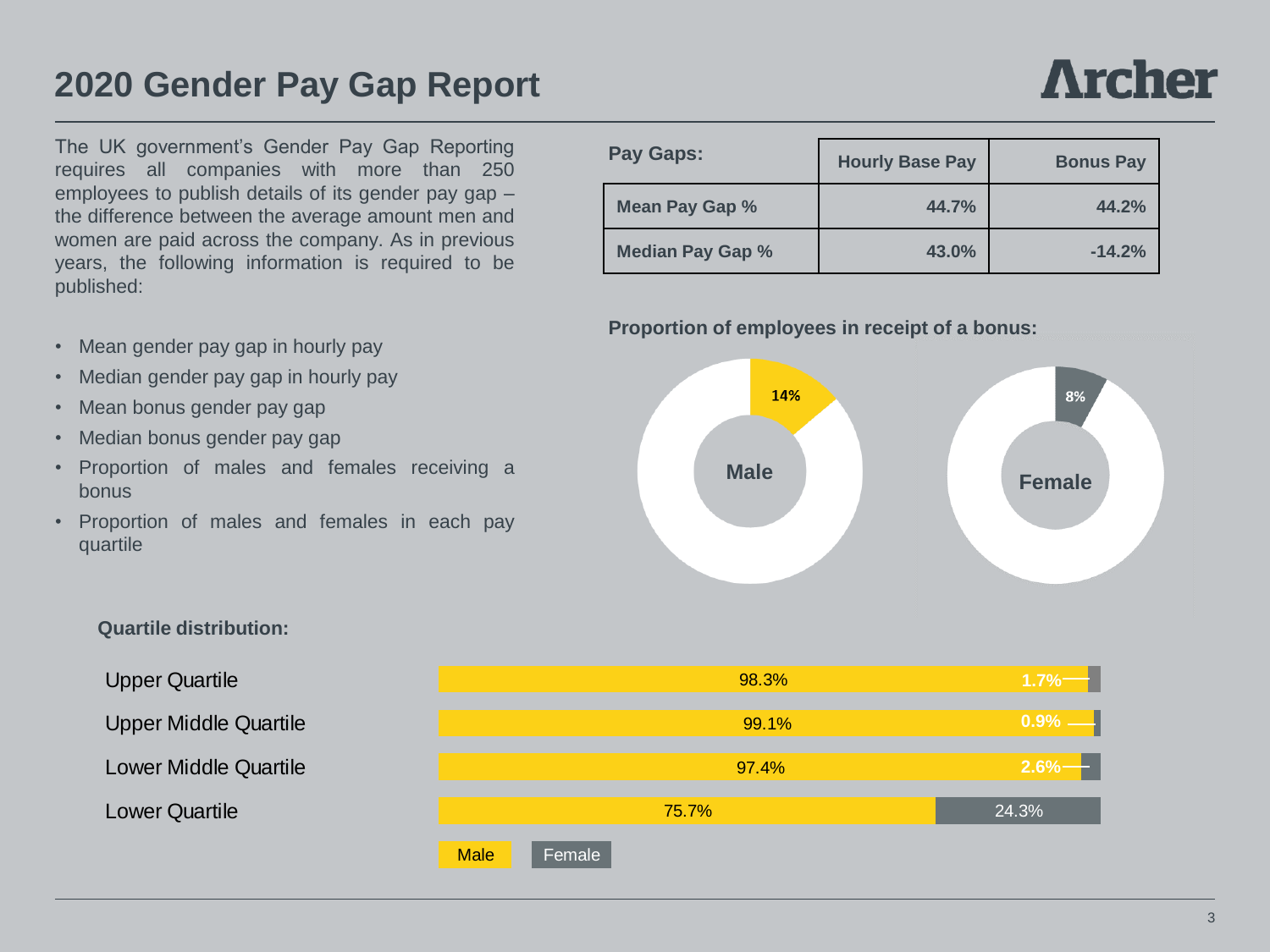#### **Analysis**

#### *Overview*

Archer UK Limited is an oil services company operating in a male dominated industry. As at April 2020, the company had 75.2% (*2018 – 79.1%*) of its workforce working on offshore platforms in the North Sea on a regular shift pattern of 3 weeks on the platform followed by the same period on shore leave.

We have a number of other field engineers who are often assigned to foreign locations for periods up to 6 weeks. The remaining staff work onshore in management, operational and administrative roles.

It is worth noting that Archer has a number of senior positions with responsibility for the UK based in its corporate base in Stavanger. A number of these positions are filled by females (notably our IT Director and QHSE Director), but are out with the scope of this report as they are employed by a Norwegian entity.

Globally, 21% of the female employees hold leadership positions within Archer.

#### *Gender Split and Pay Gap*

The harsh environment and required shift patterns for offshore workers means that typical salaries in this sector are higher than the UK average. While our recruitment process has a focus on equal opportunities we find that the vast majority of applicants looking to work in such environments are male. The company currently has no female employees working offshore in the UK, or UK based field engineers.

A dominance of males in these positions therefore leads to a higher gender pay gap than may be found in other industry sectors in the UK. Archer's mean and median pay gaps have narrowed slightly since 2018 (mean 44.7% down 2.0% and

median 43.0% down 1.9%); this is reflective of an increase in females in management positions onshore.

We carried out an internal review of salaries during 2020; this confirmed that individuals in the same position are paid equally regardless of whether the role is filled by a male or female employee.



#### *Quartile Distribution*

In the UK, it is recognised that in the oil and gas industry it is common for employees to progress from operational to management roles, which explains why our upper quartiles are predominantly male.

Consistent with the decrease in mean and median gaps noted above, there has been an improvement in the female representation in the upper 2 quartiles.

#### *Bonus Payments*

Small bonus payments are often awarded to our offshore personnel in recognition for meeting operational or safety targets. Larger annual bonuses are awarded to those in onshore management roles.

## **Archer**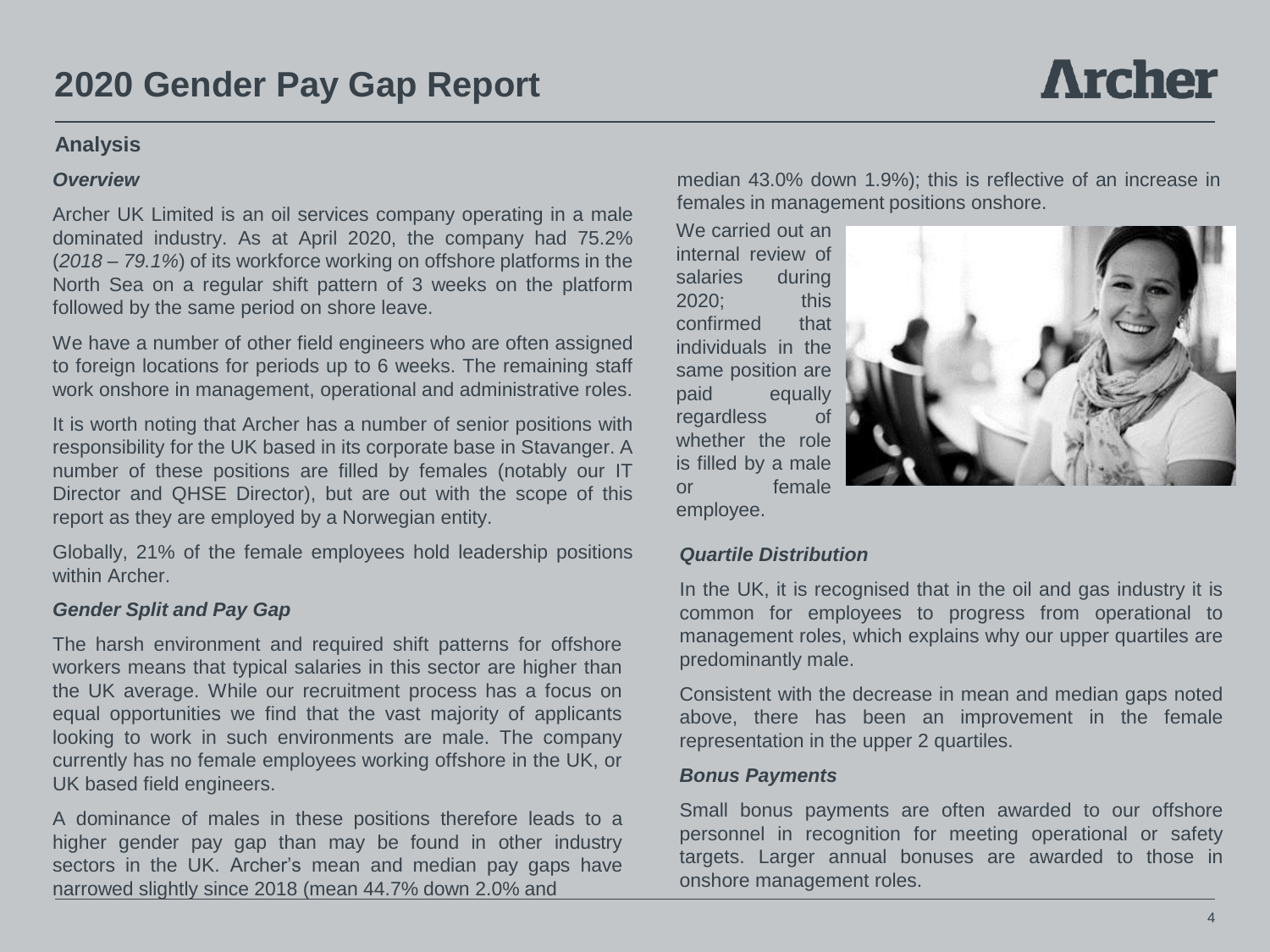As noted above, the predominance of males in operational roles onshore leads to a significant gap in the mean bonus averages.

However due to the larger volume of relatively lower value bonuses awarded offshore, the median bonus for males is lower compared to the median bonus for females, which all relate to onshore employees.

#### **Conclusion**

Archer is committed to diversity and equality and following our core values. Our talented people solve customer problems and deal with their challenges on a daily basis. We are committed to continually investing in training and educational opportunities and providing our employees with the right tools to do their job in all circumstances. We pay equal remuneration for the same roles regardless of gender. All vacancies and promotion opportunities are advertised gender neutral. The gender pay gap reported in these statistics is significantly influenced by the following factors:

- The offshore industry continues to be dominated by male applicants and male employees in offshore and field engineer positions.
- A common career path is to progress from a senior position offshore to a management position onshore; these roles tend to be filled by males, having come from an offshore environment.



- A higher proportion of technical and engineering positions are filled by males.
- We have a higher proportion of females in lower paid administrative roles.

#### **Closing the Gap**

We are confident our gender pay gap results are driven by the oil industry being male dominated and not due to any equal pay issues. We are committed to our employees and ensuring opportunities are available to everyone, as well as investing in our future talent to ensure we hire the right people for the job.



We already have a number of policies and processes in place to aid work life-balance for parents, equal opportunities and training and development opportunities, and we will continue to review and update these as required.

However we do recognise that there are ways we can reduce our gender pay gap. We are committed to the following policies and actions in the short and medium term:

- As part of our ESG Governance, we seek to remedy the under representation of females in the Company by setting targets for diversity in recruitment;
- Work with universities and schools to raise awareness of opportunities for everyone in our industry;